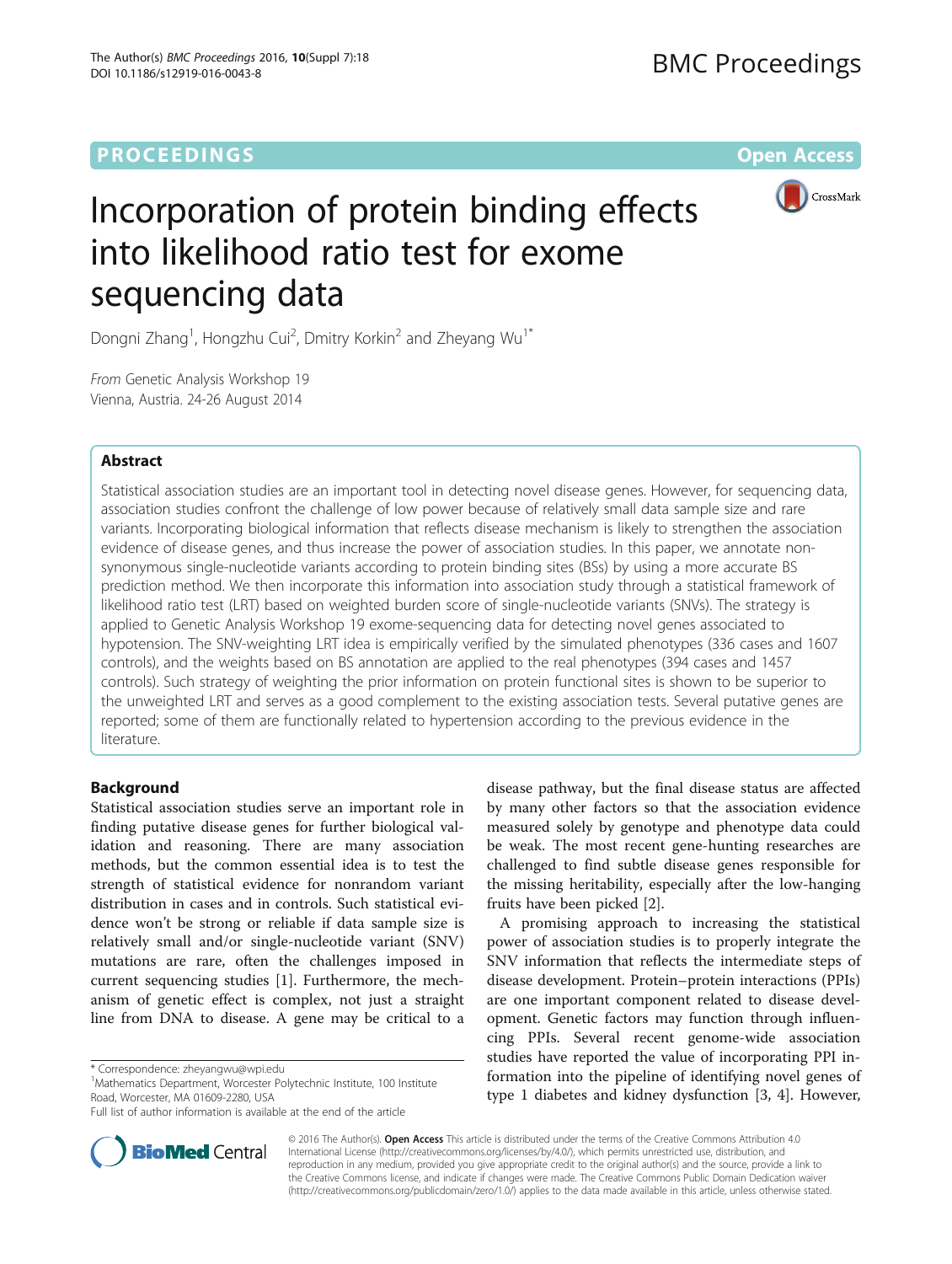their methodology mainly uses generic functional information, for example, Gene Ontology (GO) terms, to filter candidate genes and SNVs for test, while the association test itself is still traditional without implicitly incorporating such information [\[5](#page-6-0)]. Such filtering process can loosen the strict genome-wide significance level in favor of relatively weak association factors. However, it would be nicer to drop as few genes as possible, and at the same time to combine the prior biological information in a quantitative fashion.

In this study, we develop an association test framework that enables implicit incorporation of the prior importance of SNVs regarding their influence to PPI that may involve the intermediate steps of disease development. The basic idea is to group-test SNVs in functional units of associations, for example, genes, where SNV genotype values are weighted and thus prioritized according to their influence information. Our framework has two major components. First, proper generation of SNV weights based on the annotation of their effects on protein binding. Second, construction of a likelihood ratio test (LRT) to incorporate the SNV weights. The LRT has two advantages. First, the LRT statistic is essentially the ratio of the likelihoods between the null and the alternative regarding whether the distribution in cases differs from that in controls. Thus the LRT has enough flexibility to enable construction and incorporation of informative weights based on the meanings of the null and the alternative hypotheses. Second, the LRT is optimal for detecting weak and sparse signals [[6, 7\]](#page-6-0). There are different versions of the LRT; we adapt a formulation by Chen et al. [\[8](#page-6-0)] as the prototype statistic for casecontrol studies.

#### Methods

# Annotate non-synonymous single-nucleotide variants according to protein binding sites

The annotation pipeline relies on two in-house de novo binding-site prediction methods; the first is based on sequence, and the second is based on structure. For the sequence-based method, 4 Random Forrest classifiers are designed according to (a) the training sets the classifiers use (one for hetero-oligomeric structures and the other for homo-oligomers), and (b) the set of features calculated for each protein sequence. We use the method for predicting the hetero-oligomeric interaction binding sites. After training, each classifier predicts whether or not a residue in a protein sequence belongs to a protein-binding site. To generate the sets of features, we use a sequence-based sliding window of 9 consecutive residues, with the center residue (position 5) as the target. One input feature vector includes residue labels; each label corresponds to 1of the 9 positions of a sequential sliding window [[9](#page-6-0)]. A second sequence-based feature vector includes the sequence length and the distances between the target residue and the closest 20 essential residues. The classifiers are implemented using Scikit-learn libraries for Random Forest [[10](#page-6-0)]. For all classifiers, the number of the Decision Trees parameter is set to 200. The other parameters are set at the library's default.

Both sequence-based and structure-based methods have been assessed using 10-fold cross-validation on a set of 335 protein sequences with their binding sites extracted from hetero-oligomeric complexes from the DOMMINO (Database of Macromolecular Interactions) database [[11](#page-6-0)]. We then select a classifier with the highest f-measure value defined by, where  $Pr$  and  $Re$  are the precision and recall values, respectively. Our best-performing sequencebased classifier for hetero-oligomeric interactions reports an f-measure of 0.38 and an accuracy of 64 %, outperforming the state-of-the-art approach PSIVER (a server for the prediction of protein–protein interaction sites in protein sequences) ( $f = 0.36$ , accuracy = 60 % on the same set) [[12](#page-6-0)].

Similarly, for the structure-based method, 4 Random Forrest classifiers are designed according to (a) the training sets (hetero-oligomers vs. homo-oligomers), and (b) the type of the sliding window (sequence/structure) for generating features. The input feature vector includes (1) labels of 9 residues in the sliding window, (2) secondary structure of the center residue, (3) average hydrophobicity, (4) statistics on the residue accessible surface area (ASA), (5) average depth index (DPX), (6) statistics on protrusion, and (7) length of the sequence. The secondary structure is from DSSP (dictionary of protein secondary structure) [\[13\]](#page-6-0) and other features are extracted from PSAIA (protein structure and interaction analyzer) [[14\]](#page-6-0). As in the case of sequence-based classifiers, we apply a heterodimer structure-based binding site classifier with the highest f-measure obtained during 10-fold cross-validation on the same data set. The bestperforming structure-based classifier achieves an fmeasure of 0.46 and an accuracy of 73 %, also outperforming the state-of-the-art approach PINUP (protein interface residue prediction) ( $f = 0.33$ , accuracy = 63 % on the same set) [\[15](#page-6-0)].

The variant data provided in the VCF (variant call format) files of the odd numbers of chromosomes for uncorrelated individuals are preprocessed using ANNOVAR (Annotate Variation) to retrieve SNV locations on the genes [\[16\]](#page-6-0). One of the current bottlenecks of the binding-site prediction methods is the computational complexity of obtaining the features, especially for the structure-based approach. As a result, for this proof-of-concept paper we have applied the sequence- and structure-based approaches to the data obtained in the first sample, covering 4457 non-synonymous single-nucleotide variants (nsSNVs) on 2711 genes regarding to whether they are located on protein binding sites or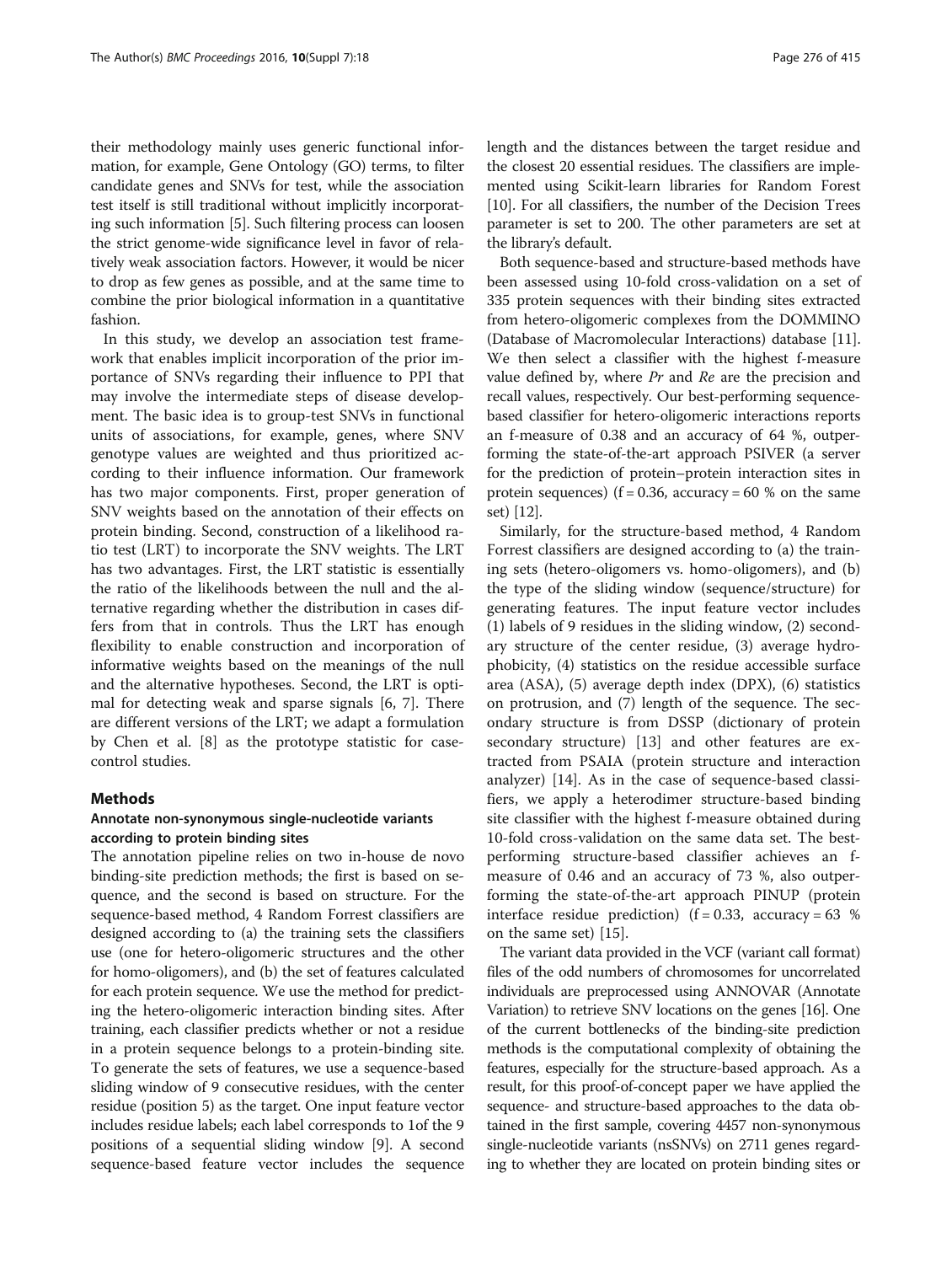not. A large-scale all-sample analysis is estimated to require approximately 20,000 CPU hours of computation and will follow.

#### Likelihood ratio tests

Consider group-testing SNVs in genes as functional units. For the  $j$  th gene, the generic LRT formula for the case-control study is

$$
\Lambda(g_j) = \log(L^A L^U/L) \tag{1}
$$

where  $L^A$ ,  $L^U$ , and L are the likelihoods for the distributions of an appropriate disease-association measure in cases, in controls, and in both groups, respectively. The numerator of the LRT separates the likelihoods in cases and in controls to model the alternative hypothesis that there exists an association in terms of the likelihood differentiation between the two groups; the denominator pools the data of cases and controls together for the likelihood of the null hypothesis of no association. Here we adapt an LRT based on Bernoulli likelihoods [[8\]](#page-6-0):

$$
\Lambda(g_j) = \log \frac{\left(\hat{p}_j^A\right)^{T_j^A} \left(1-\hat{p}_j^A\right)^{(m-T_j^A)} \left(\hat{p}_j^U\right)^{T_j^U} \left(1-\hat{p}_j^U\right)^{(l-T_j^U)}}{\left(\hat{p}_j\right)^{T_j} \left(1-\hat{p}_j\right)^{(m+l-T_j)}}\n\tag{2}
$$

where  $m$  and  $l$  are the number of cases and controls, and  $T_j^A$ ,  $T_j^U$  and  $T_j$  ( $\hat{p}_j^A$ ,  $\hat{p}_j^U$  and  $\hat{p}_j$ ) are the total numbers (and the corresponding estimated proportions) of the burden scores that exceed a threshold  $t$  in cases, controls, and both groups, respectively.

The burden scores are the collapsed genotype values over variants on a gene, which measure the overall vari-ant distributions [[17\]](#page-6-0). Specifically, for the  $i$  th gene of the individual  $k$ , the burden score is

$$
S_{jk} = \sum_{i=1}^{N_j} x_{ik} \tag{3}
$$

where  $x_{ik}$  is the genotype value (0, 1, or 2 according to the copy number of the minor allele) of SNV  $i$  of individual  $k$ . We search a sequence of threshold  $t$  and choose the value that maximizes the test statistic. LRT tests the unevenness of burden scores in cases versus controls, not just their enrichment in cases. So, when  $\hat{p}_j^A \leq \hat{p}_j^U$ , the test statistic is adjusted to be adjusted to be

$$
\Lambda(g_j) = \log \frac{\left(\hat{p}_j^U\right)^{T_j^A} \left(1-\hat{p}_j^U\right)^{(m-T_j^A)} \left(\hat{p}_j^A\right)^{T_j^U} \left(1-\hat{p}_j^A\right)^{(l-T_j^U)}}{\left(\hat{p}_j\right)^{T_j} \left(1-\hat{p}_j\right)^{(m+l-T_j)}}\tag{4}
$$

A gene-specific permutation test is applied to calculate p values. It provides a proper control of the type I error

rate by accommodating the heterogenous gene sizes and minor allele frequencies, the dependence among SNVs, and other potential departure from Bernoulli model assumptions in real data.

# Likelihood ratio test with burden scores weighted by the effect direction

The above LRT tests in equations (2) and (4) consider the directionality of the burden scores in equation (3). However, because SNV genotypes have directionality, there could exist both protective and deleterious SNVs that have reversed variant distributions in cases and in controls. The uneven distributions would disappear in burden scores after summing their genotype values. To avoid such cancellation of the opposite genetic effects, we consider switching all potential effect direction consistently before calculating the burden score. Equivalently, we can weigh the burden score:

$$
S_{jk} = \sum_{i=1}^{N_j} s_i x_{ik} \tag{5}
$$

where  $s_i = 1$  if  $\hat{p}^A_j \leq \hat{p}^U_j$  and  $s_i = -1$  otherwise. To properly control the type I error such direction weight properly control the type I error, such direction weight is recalculated in each loop of the permutation test.

# Likelihood ratio test with burden scores weighted by protein-binding-site information

The LRT with burden scores weighted by proteinbinding-site information (LRT-BS) is similar to the LRT with burden scores weighted by the effect direction (LRT-DIR) in equation (5) except that  $s_i$  are the weights based on the importance of variants in terms of whether they are located on protein-binding sites. A key issue here is to decide the principle for assigning values to  $s_i$ . To address this issue, we take advantage of the simulation data, where we know the genotype–phenotype map. By comparing the statistical power, we can systematically evaluate a spectrum of strategies with various magnitudes and both directions of the weights. Guidance can be drawn from a robust weighting strategy that is good for various types of genetic effects: protective, deleterious, and weak effects. One practice of this idea is described in "Finding a weighting principle for binding site annotation" below.

# Combined multivariate and collapsing and C-alpha methods

We compared the LRT-based methods with two widely applied association tests for sequencing data. The Combined Multivariate and Collapsing (CMC) method [\[18](#page-6-0)] is a classic collapsing strategy. Similar to the burden score–based tests, it evidences the genetic association through how unevenly the mean allele frequencies are distributed in cases and in controls. In contrast, the C-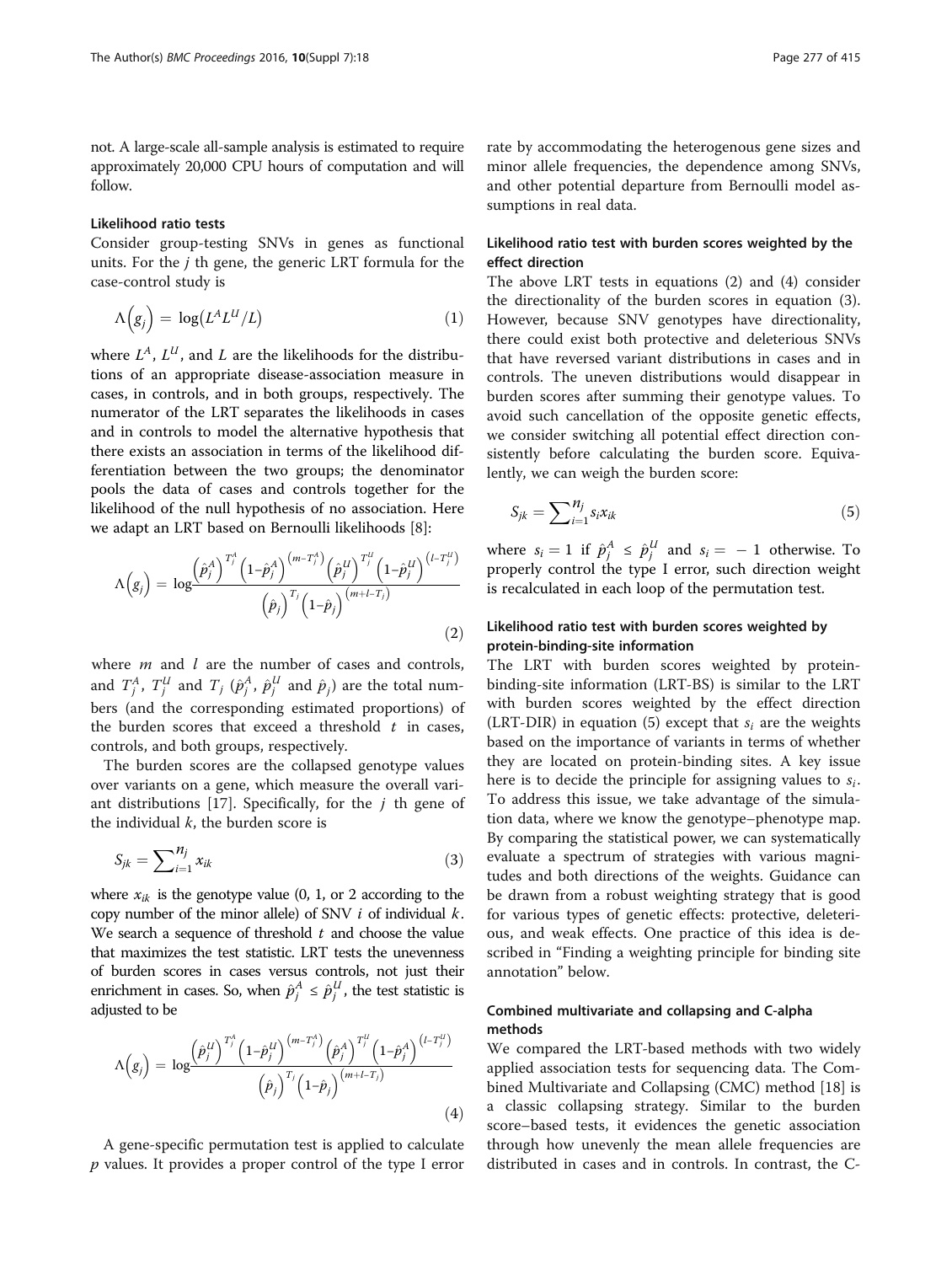alpha method [\[19\]](#page-6-0) tests the variance of allele frequencies. Either method is a typical association test strategy used here to compare with the LRT methods proposed here.

#### Implementation

Regarding the implementation of the above methods, the software Variant Tools [[20, 21\]](#page-6-0) was applied to manipulate data, to carry out the C-alpha and CMC methods, and to call our own R functions, which were being implemented for the LRT-related methods. To ease the computation demand, we adopted a 2-stage permutation strategy: a permutation loop continues into the second stage only if the concurrent empirical  $p$  value is less than 0.1.

## Results

#### Finding a weighting principle for binding site annotation

Based on the known genotype-phenotype map in simulation data, we systematically evaluated various strategies of weighting SNVs. We used genotype data of the exome sequencing variants on odd numbers of chromosomes for uncorrelated individuals; the phenotypes were the hypertension status of the 200 simulations (336 cases and 1607 controls). We chose 3 genes with various types of genetic effects: SPTBN4 (containing functional SNVs with relatively strong protective effects), TPR (containing functional SNVs with relatively weak effects), and TCIRG1 (containing functional SNVs with relatively strong deleterious effects). To mimic the reality that the annotation of functional SNVs is often incomplete, we arbitrarily chose the first 10 functional SNVs (according to their positions) as annotated, and treated the rest of the functional SNVs in the same way as the nonfunctional SNVs. So that we could systematically consider a variety of strategies with various magnitudes and the relative directionality of weighting, we studied 6 combinations of the following

weights: the 10 functional SNVs were assigned  $s_i = 2$ , 5 or 10, and the rest of the SNVs were assigned  $s_i = 1$  or  $-1$ . The power curves in Fig. 1 show that different weighting schemes perform differently for genes with different genetic mechanisms. However, the combination 1 and 10 has a robust performance overall. It seems a good principle to assign functional SNVs and the rest with weights that have the same direction (i.e., the same sign) but relatively large difference in magnitude. Thus, for applying LRT-BS in real data analysis, we assigned weight  $s_i = 10$  for nsSNVs in a binding site, 5 for nsSNVs not in a binding site, and 1 for the rest.

#### Real data analysis

Based on the real diastolic blood pressure (DBP) and systolic blood pressure (SBP) observations, hypertension cases were defined as individuals with SBP greater than or equal to 140 or DBP greater than or equal to 90 according to the American Heart Association. This cutoff led to 394 cases and 1457 controls. Five methods were applied to testing the association of genes annotated by National Center for Biotechnology Information (NCBI) RefSeqGene database: C-alpha test, CMC test, LRT, LRT-DIR, and LRT-BS. Figure [2](#page-4-0) shows the quantile– quantile  $(Q-Q)$  plots of the resulting p values. CMC and C-alpha methods gave better (lower) genomic inflation factors (λ) than LRT methods. However, more important than the  $p$  values themselves is their ordering profile. An association test is good if its ordered  $p$  values lead to the genes being ordered according to their true relevance to the disease. Such consistency is the essence of providing high power and a lower false discovery rate. A slightly higher genomic inflation factor only means that we need a  $p$  value cutoff slightly lower than the nominal threshold. Based on this consideration, here we compare different methods according to their top-ranked genes that are obviously standing out. These genes are illustrated

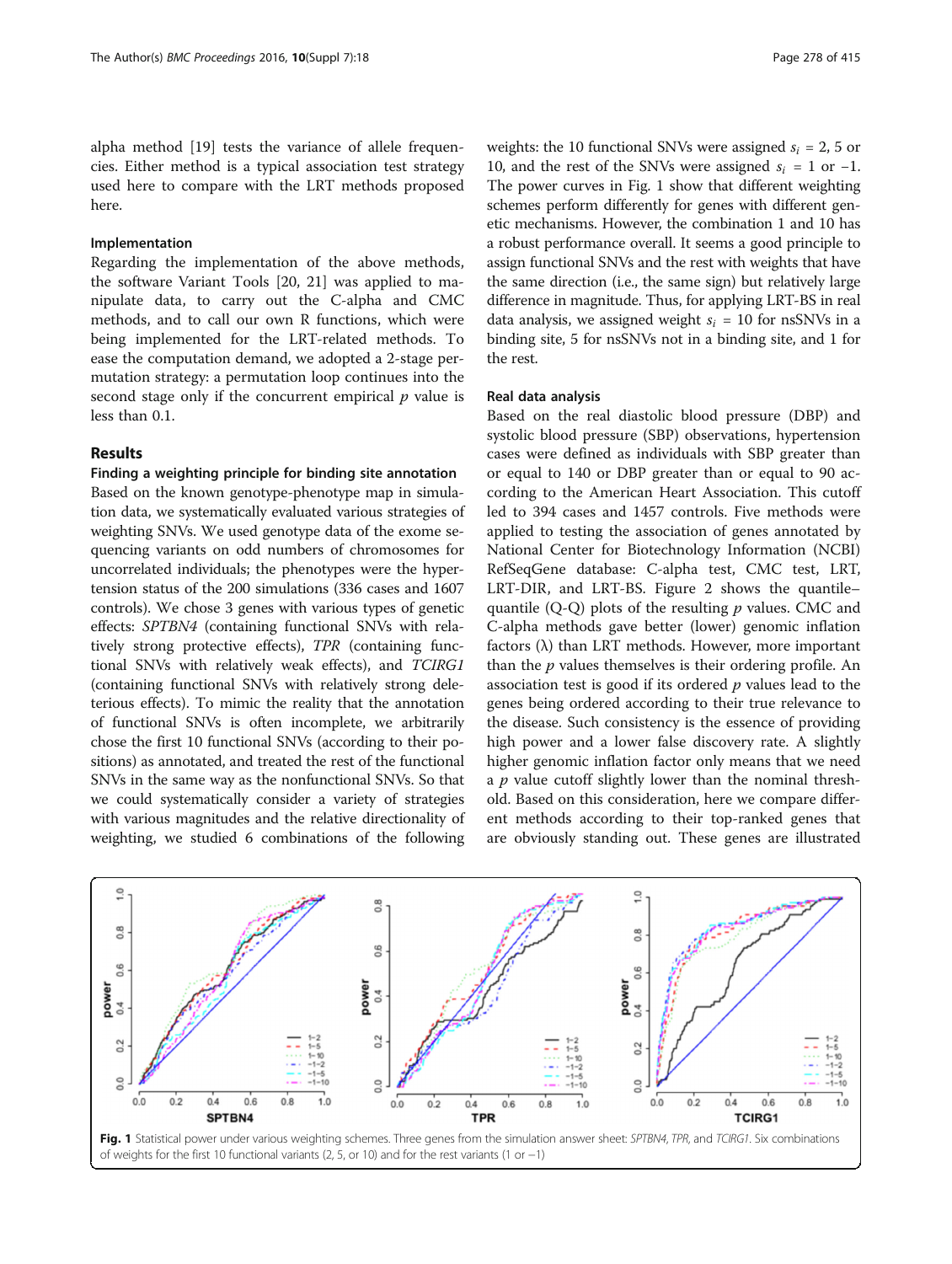<span id="page-4-0"></span>

by the dots on the upper right corners of the Q-Q plots in Fig. 2 at a somewhat arbitrary  $p$  value cutoff of 1.55E-4. The C-alpha test yielded 4 genes, CMC yielded 3 genes, and LRT, LRT-DIR, and LRT-BS yielded 5, 7, and 8 genes, respectively. The three LRTs have the same level of λ, indicating the same capacity of controlling the type I error. Because LRT-DIR and LRT-BS have more genes discovered than LRT, they are likely more powerful.

Table [1](#page-5-0) summarizes the top genes yielded by the 5 methods. Searching the literature shows that many of the genes are related to hypertension. In particular, ABO has been reported as protecting against hypertension in a Spanish population [[22\]](#page-6-0), and is related to ischemic heart disease in a Pakistani population [[23\]](#page-6-0). MSL2is located at 135,867,760 to 135,916,083 bp on chr3, which locates inside of BP24\_H, the blood pressure quantitative trait locus (QTL) #24 (human) at 135,438,224 to 161,438,224 bp. ITGA2 is reported to be associated with hypertension in a Japanese population [\[24](#page-6-0)]. PSPC1is reported to be related to hypertension directly [\[25](#page-6-0)]. TLN2 is related to pulmonary arterial hypertension (PAH) [\[26](#page-6-0)]. ZNF557 features theGGA28-related chromosome rearrangements in primate genome, while the GGA28 variation is associated with pulmonary hypertension syndrome [[27\]](#page-6-0). ZMYM5 is related to lung hypertension recovery (U74Cv2) according to the Gene Expression

Omnibus (GEO) profiles. PAEP is reported to be downregulated for preeclampsia, which is defined based on hypertension [[28\]](#page-6-0). Increases in *BCHE* activity may be observed in patients with nephrotic syndrome, which is related to hypertension [\[29](#page-6-0)]. The location of ZBTB4 (7,362,685 to 7,387,582 bp) is inside of BP15\_H (the blood pressure QTL#15[human]) on chr17. DNAH9 gene cluster is reported to be related to young-onset hypertension [[30\]](#page-6-0). Through common microRNAs, LUC7L2 was found to be associated with hydrochlorothiazide (HCTZ)-induced uric acid elevations in an antihypertensive responses study of African Americans [\[31](#page-6-0)].

#### **Discussion**

The real data analysis shows that LRT-type methods are a good complementary strategy to traditional methods such as CMC and C-alpha. However, the genomic inflation factor is relatively high for the LRT-type methods. It is left for future research to better calculate their  $p$  values. Furthermore, the current method is designed to address the case-control association studies. Another future research project is to apply the LRT principle for quantitative traits. The key is to set up proper likelihood functions to model the connections between genotype and response under the null and the alternative.

The annotations for protein-binding sites are still limited in reflecting the genetic influence to the PPIs and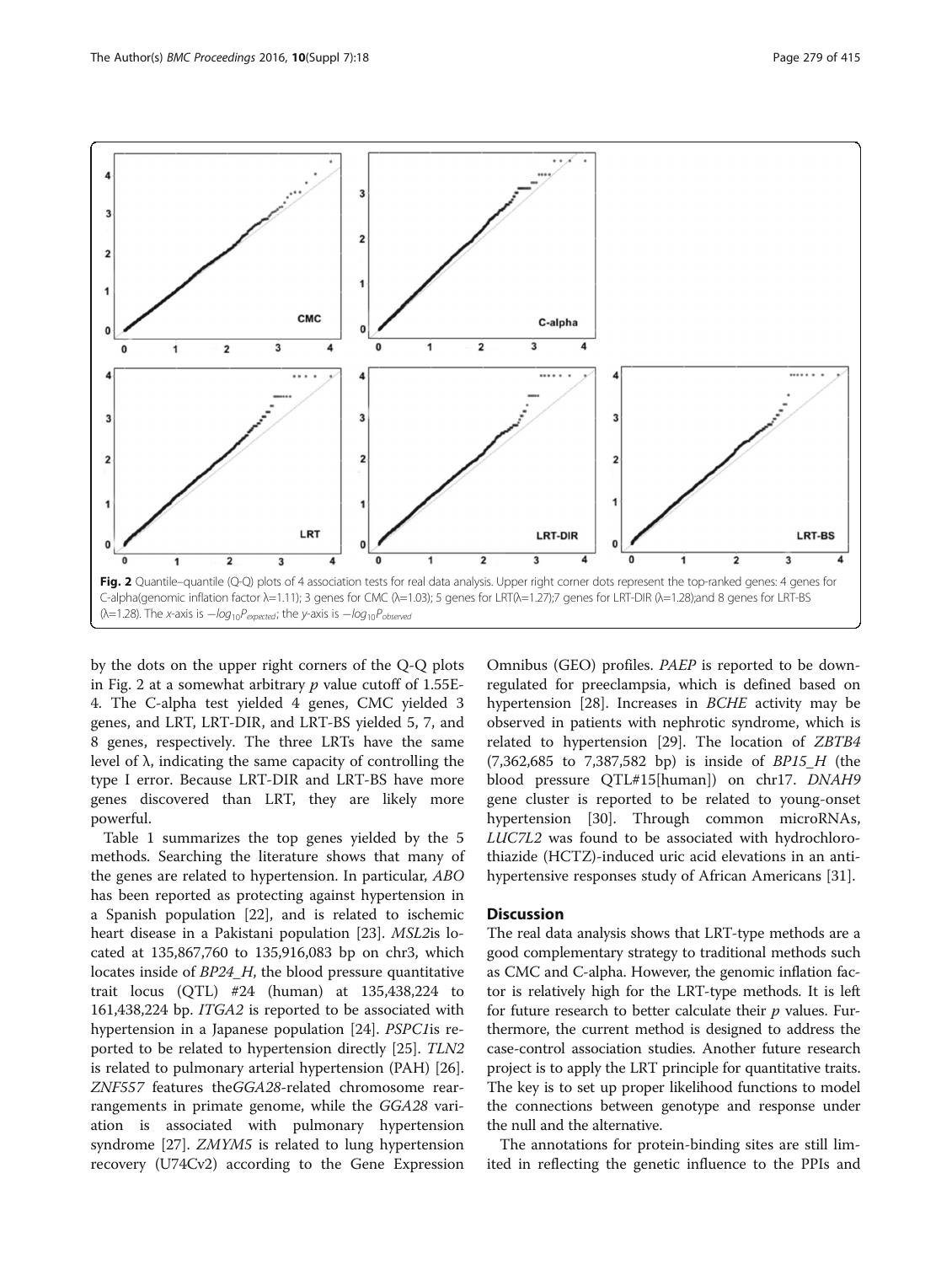| Genes          | Chr            | C-alpha<br>(4 genes) | <b>CMC</b><br>(3 genes) | I RT<br>(5 genes)  | LRT-DIR (7 genes)  | LRT-BS<br>(8 genes) |
|----------------|----------------|----------------------|-------------------------|--------------------|--------------------|---------------------|
| C7orf55-LUC7L2 | $\overline{7}$ | 1.99E-04 (1)         | 9.80E-03 (115)          | 2.79E-01 (3005)    | 2.41E-01 (2659)    | 2.13E-01 (2385)     |
| <b>LUC7L2</b>  | 7              | $1.99E-04(1)$        | 9.80E-03 (115)          | 2.57E-01 (2773)    | 2.85E-01 (3119)    | 2.25E-01 (2496)     |
| <b>DNAH9</b>   | 17             | 1.99E-04 (1)         | 4.11E-02 (495)          | 8.81E-01 (8461)    | 9.25E-01 (8834)    | 7.53E-01 (7822)     |
| AKAP8          | 19             | 1.99E-04 (1)         | 4.21E-02 (504)          | 2.43E-01 (2636)    | 2.29E-01 (2534)    | 2.75E-01 (3021)     |
| MSL2           | 3              | $3.80E-3(68)$        | $4.39E-05(1)$           | $2.00E-01(2)$      | $\leq$ 1.00E-4 (1) | $≤1.00E-4(1)$       |
| ZBTB4          | 17             | $8.00E-4(12)$        | $9.21E-05$ (2)          | 1.83E-02 (246)     | 4.11E-02 (525)     | 2.35E-01 (2479)     |
| <b>BCHE</b>    | 3              | $1.86E-2(287)$       | 1.55E-04 (3)            | $9.11E-2(1117)$    | 8.53E-2 (1070)     | 8.69E-2 (1073)      |
| LZIC           |                | 7.20E-3 (112)        | $1.00E-2(121)$          | $\leq$ 1.00E-4 (1) | $\leq$ 1.00E-4 (1) | $\leq$ 1.00E-4 (1)  |
| ABO            | 9              | 4.08E-1 (4715)       | 1.92E-2 (2112)          | $6.00E-4(4)$       | $\leq$ 1.00E-4 (1) | $4.00E-4$ (3)       |
| <b>COL15A1</b> | 9              | 7.36E-1 (7836)       | 1.56E-1 (2030)          | $\leq$ 1.00E-4 (1) | $\leq$ 1.00E-4 (1) | $\leq$ 1.00E-4 (1)  |
| PSPC1          | 13             | 3.06E-1 (3366)       | 6.73E-1 (7481)          | $2.00E-4$ (2)      | $\leq$ 1.00E-4 (1) | $≤1.00E-4(1)$       |
| TLN2           | 15             | 3.70E-1 (4036)       | 3.63E-1 (4173)          | $2.00E-4$ (2)      | $\leq$ 1.00E-4 (1) | $\leq$ 1.00E-4 (1)  |
| <b>ZNF557</b>  | 19             | 6.45E-1 (6876)       | 2.38E-1 (2870)          | $4.00E-4(3)$       | $\leq$ 1.00E-4 (1) | $≤1.00E-4(1)$       |
| <b>ITGA2</b>   | 5              | 6.69E-1 (7123)       | 5.08E-1 (5776)          | $≤1.00E-4(1)$      | $2.00E-4(2)$       | $4.00E-4(3)$        |
| ZMYM5          | 13             | 8.51E-1 (8932)       | 7.67E-1 (9624)          | $2.00E-4(2)$       | $2.00E-4(2)$       | $≤1.00E-4(1)$       |
| YIPF2          | 19             | 4.18E-1 (4538)       | 6.24E-2 (1007)          | $≤1.00E-4(1)$      | $2.00E-4(2)$       | $≤1.00E-4(1)$       |
| <b>PAEP</b>    | 9              | 4.52E-1 (4862)       | 4.92E-1 (5617)          | $≤1.00E-4(1)$      | 2.00E-3 (31)       | $6.00E-4(4)$        |

<span id="page-5-0"></span>**Table 1** P Values of the top genes based on analyzing real data

Bolded genes are found related to hypertension in literature. The underlined p values are less than 1.55E-5. Gene ranks are given in parentheses under the p values

disease mechanism. We are carrying out further computations to annotate the SNV effects regarding individual PPIs as well as the PPI network as a whole [[32](#page-6-0)]. The annotation could provide more specific properties of the SNV effects, such as being characterized as beneficial, deleterious, or neural. Such annotations will provide more information on how nsSNVs are involved into the disease process, and thus could further improve the power of association tests. One advantage of LRT testing is that it can construct likelihood ratios for different sources of association measures and combine them into a single test statistic [[8](#page-6-0)]. The computation load is relatively heavy because of the dependence on permutation test, but the real data analysis shows that it is affordable to use such a method for exome sequencing study at the gene level.

## Conclusions

Biological information on SNVs can be helpful to improve the association tests. We developed a framework to incorporate the protein-binding-site indicator of nsSNV into a LRT test, which has the similar genomic inflation factor as the original LRT test, but which provides more power to detect disease-associated genes. Through analyzing Genetic Analysis Workshop 19 exome-sequencing data on odd-numbered chromosomes, we discovered that many top-ranked genes are indeed related to hypertension, thus evidencing the effectiveness of this framework.

#### Acknowledgements

We are grateful to the NIH funding support for GAW19 and for the student travel awards to Zhang. We are grateful to NSF MRI grant 1337943 for computational support.

#### Declarations

This article has been published as part of BMC Proceedings Volume 10 Supplement 7, 2016: Genetic Analysis Workshop 19: Sequence, Blood Pressure and Expression Data. Summary articles. The full contents of the supplement are available online at [http://bmcproc.biomedcentral.com/articles/supplements/volume-10-supplement-7.](http://bmcproc.biomedcentral.com/articles/supplements/volume-10-supplement-7) Publication of the proceedings of Genetic Analysis Workshop 19 was supported by National Institutes of Health grant R01 GM031575.

#### Authors' contributions

DK and ZW designed the overall study. HC prepared the protein-binding-site information for nsSNVs. HC and ZW conducted the statistical analyses. All authors read and approved the manuscript.

#### Competing interests

The authors declare they have no competing interests.

#### Author details

<sup>1</sup>Mathematics Department, Worcester Polytechnic Institute, 100 Institute Road, Worcester, MA 01609-2280, USA. <sup>2</sup>Computer Science Department, Bioinformatics and Computational Biology Program, Worcester Polytechnic Institute, 100 Institute Road, Worcester, MA 01609-2280, USA.

#### Published: 18 October 2016

#### References

- 1. Dering C, Hemmelmann C, Pugh E, Ziegler A. Statistical analysis of rare sequence variants: an overview of collapsing methods. Genet Epidemiol. 2011;35 Suppl 1:S12–7.
- 2. Manolio TA, Collins FS, Cox NJ, Goldstein DB, Hindorff LA, Hunter DJ, McCarthy MI, Ramos EM, Cardon LR, Chakravarti A, et al. Finding the missing heritability of complex diseases. Nature. 2009;461(7265):747–53.
- 3. Bergholdt R, Brorsson C, Palleja A, Berchtold LA, Fløyel T, Bang-Berthelsen CH, Frederiksen KS, Jensen LJ, Størling J, Pociot F. Identification of novel